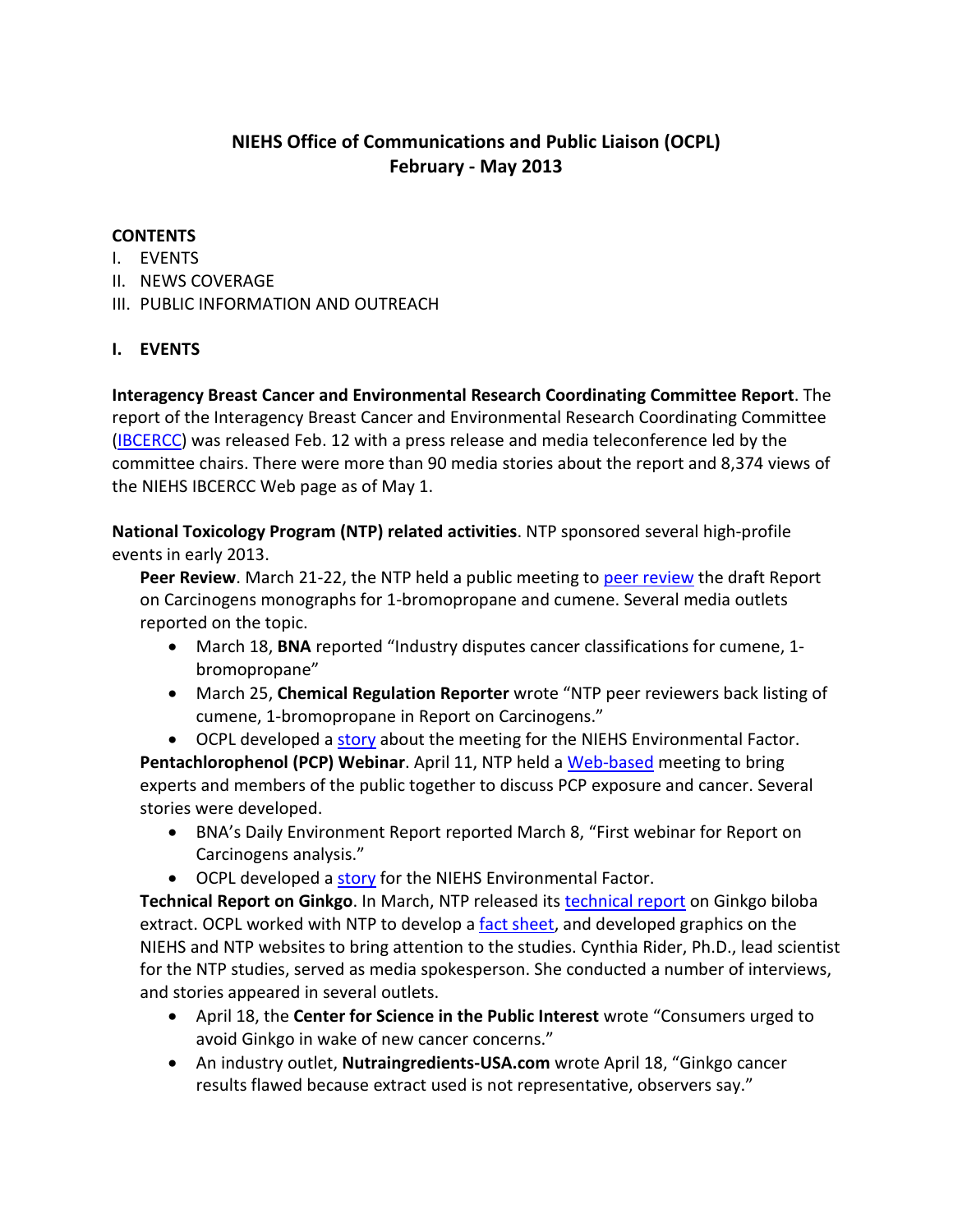- **Bevnet.com** reported April 23, "New report ties ginkgo to cancer."
- April 26, **Food Safety New**s compiled a story, "Ginkgo biloba linked to cancer" that included quotes from Rider.
- April 29, **New York Times** health reporter wrote, "New doubts about Ginkgo biloba," which included quotes from Rider.

**GuLF STUDY Recruitment**. OCPL continued its efforts to work with the GuLF STUDY team on messaging and recruitment efforts. Recruitment ended at the end of March, with nearly 33,000 participants enrolled. Home visits have been completed for about 11,100 people from Gulf states. Dale Sandler, Ph.D., lead scientist for the study, and her colleagues continue to conduct media interviews to answer questions about the study and provide updates.

**Press Release**. April 15, NIEHS issued a press release, ["Vitamin D may reduce risk of uterine](http://www.niehs.nih.gov/news/newsroom/releases/2013/april15/index.cfm)  [fibroids, according to NIH study,](http://www.niehs.nih.gov/news/newsroom/releases/2013/april15/index.cfm)" about a DIR finding. The finding was mentioned in more than 50 media outlets, including the **New York Times** story April 19, "Low vitamin D tied to fibroids" that included quotes from lead scientist for the study Donna Baird, Ph.D. An HHS **HealthBeat** podcast also highlighted the finding, by developing an audio clip.

# **II. NEWS COVERAGE**

# **News Coverage of NIEHS Science, Researchers, and Activities**

February 2013 — 799 stories March2013 —866 stories April 2013 — 410 stories May 2013 — 351 stories (as of May 5)

### **Highlights from Newspapers, Trade Papers, and National Magazines**

Jan. 14, the **Philadelphia Inquirer** wrote an article, "We're in contact with uncontrolled substances," which includes quotes from NIEHS and NTP Director Linda Birnbaum, Ph.D.

Jan. 20, the **New York Times** included a lengthy piece with images titled "Warnings from a flabby mouse" that highlights work being done by NIEHS and NTP, and papers published in EHP.

Jan. 22, **Times-Picayune** wrote "BP Deepwater Horizon spill: Scientists say seafood safe, but health effects being measured." The story included quotes from Richard Kwok, Ph.D., of DIR, providing an update on the GuLF STUDY.

Several different stories about BPA occurred over the first few months of the year.

• Jan. 25, **Environmental Health News** focused on work conducted by NTP in the story, "California intends to declare BPA a reproductive hazard."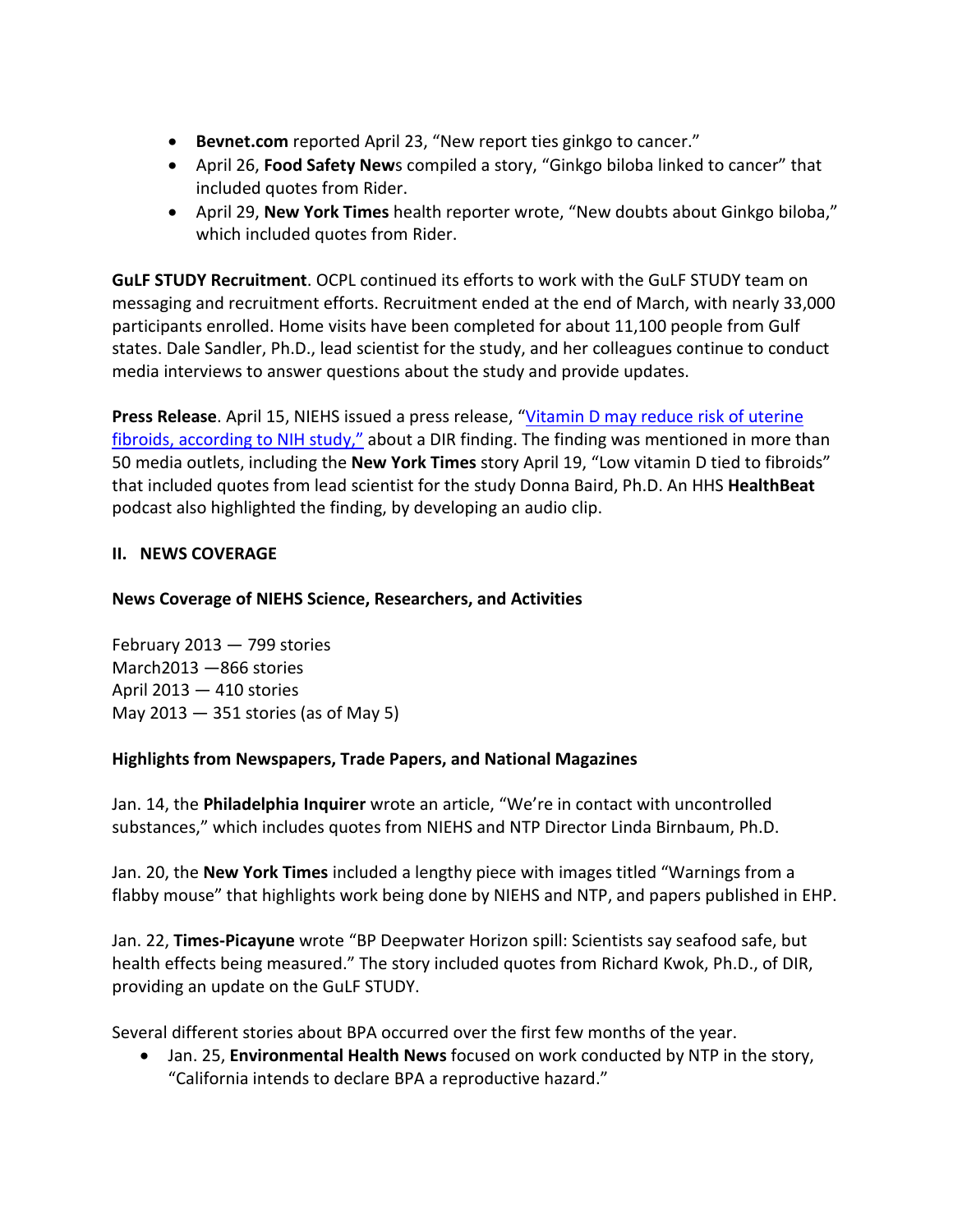- Jan. 28, Birnbaum did a podcast with RadioMD on "The ongoing dangers from the [chemical BPA.](http://radiomd.com/show/staying-well/item/9684-what-you-need-to-know-about-the-chemical-bpa)"
- Feb. 20, a story, "Study finds newborns get more Bisphenol A from some medical procedures than others," in **BNA's Daily Environment Report,** included quotes from Kristina Thayer, Ph.D., of NTP.
- **Scientific American** quoted Birnbaum and several grantees Feb. 20 in the story, "Do low doses of BPA harm people?"
- March 2, **CBS This Morning** highlighted work by NIEHS grantees, in its segment, "BPA linked to increased asthma risk."
- April 3, the **San Francisco Chronicle** wrote, "BPA may be labeled 'toxicant' by state" that included references to work supported by NIEHS and NTP.
- Apr. 12, the **Los Angeles Times** article, "California adds BPA plastics chemical to warnings list," included mentions of NTP.

An article in **Scientific American** Feb. 4, "Human health impacts of climate change demand attention," highlighted a meeting that NIEHS helped sponsor and participated in. In other climate related news, NIEHS Senior Advisor John Balbus, M.D., testified at a hearing on the topic and was quoted in several media outlets covering the hearing.

During the first few months of the year, several news stories appeared in the trade press (**Risk Policy Report, Inside EPA, Daily Environment Report**, etc.) providing updates about the National Academy of Sciences' upcoming review of the NTP listing of formaldehyde and styrene in the 12th Report on Carcinogens.

Feb. 27, the **East Bay Express** included quotes from Suzanne Fenton, Ph.D., of NTP, in their story, "Toxics in the womb."

The March 2013 issue of **The Nation's Health** included an in-depth interview with Birnbaum, "Q&A with NIEHS Director Linda Birnbaum: Looking toward the future of new environmental research."

March 6, the health outlet **Rodale** included a story, "Testing Shows Widespread Contamination in Food" that features an interview with Linda Birnbaum.

Serena Dudek, Ph.D., of DIR, was quoted in the March 7 **LiveScience** article, "Caffeine gives bees a memory boost."

March 13, a lengthy article in **New Scientist,** "Inside the villages of the damned," focused on mesothelioma and included quotes from Aubrey Miller, M.D., from OD.

March 19, the **Durham Herald-Sun** wrote, "Federal agencies with RTP presences plan for federal budget cuts," which quoted NIEHS and NIH spokespeople.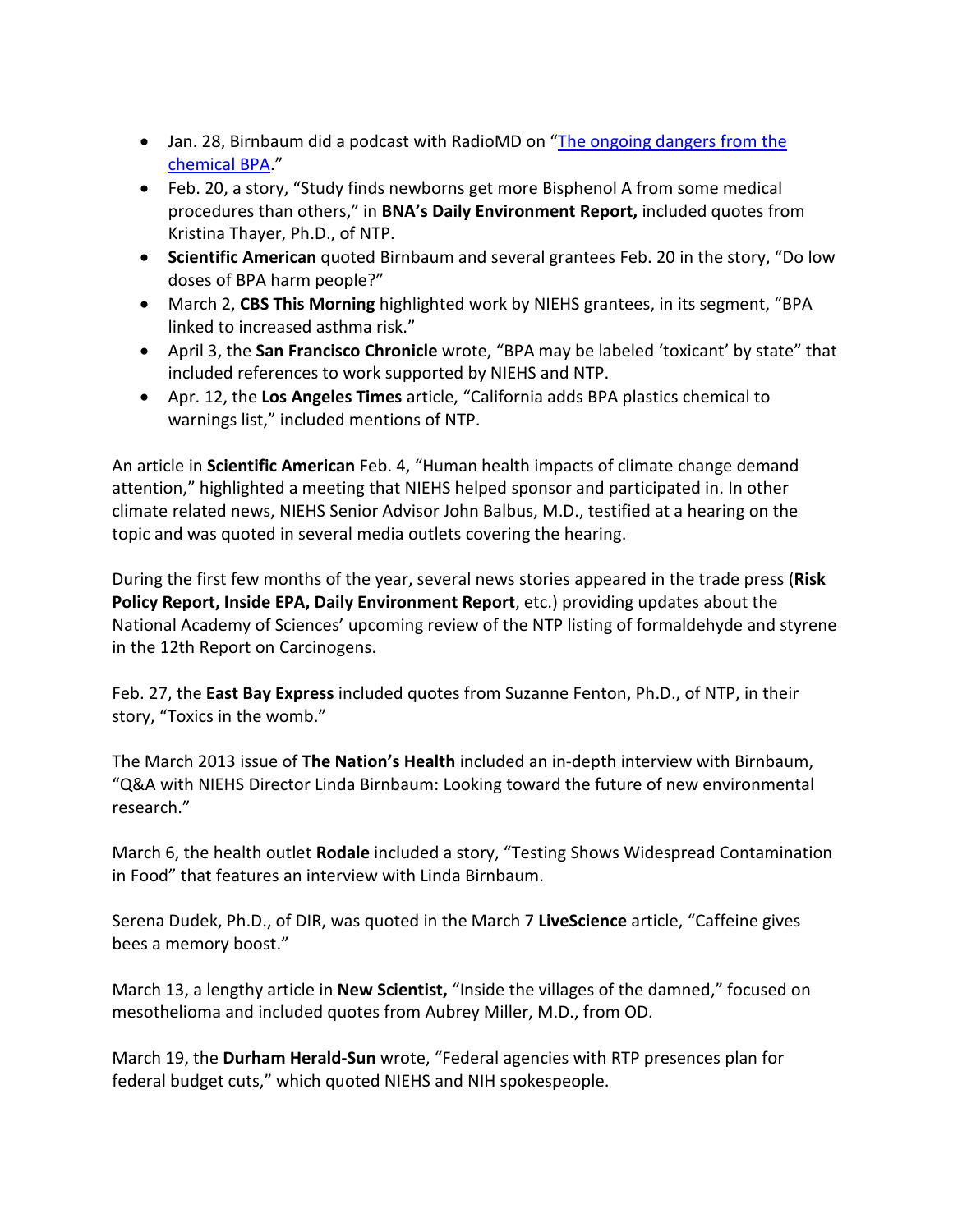April 3, **Forbes** wrote an article, "Is a popular dietary supplement a killer or a scapegoat?" that included information about NTP studies on Aloe vera.

April 14, the **Durham Herald-Sun** developed a story, "The certainty of pollen and taxes" that provides NIEHS information about allergies.

Birnbaum continues to serve as a leading national expert on flame retardants. A few of her recent media interviews follow.

- April 15, the **Washington Post** developed a lengthy piece, "Flame retardants in consumer products are linked to health and cognitive problems" that included quotes from Birnbaum and NIEHS grantees.
- April 17, KQED-TV **Quest** ran the piece, "Fire safety without harm," which included quotes from Birnbaum.
- The **Chicago Tribune** ran a story April 22 about flame retardants, "EPA probes flame retardants but lacks power to ban," which included quotes from Birnbaum.
- In April, Birnbaum appeared as a guest on the **PBS show ["To the Contrary.](http://www.pbs.org/to-the-contrary/watch/651)"** The segment also included an interview with Arlene Blum, Ph.D., executive director of the Green Science Policy Institute.

April 24, the **Charleston Gazette** ran an article, "Bill seeks independent review of mining health impacts" that mentions NIEHS.

# **III. PUBLIC INFORMATION AND OUTREACH**

### **New logos for NIH and Institutes**

NIH recently changed logos, which required new logos for all 27 Institutes and Centers, including NIEHS. Following are the new logos.



National Institutes of Health



National Institute of **Environmental Health Sciences** 

OCPL has updated designs for PowerPoint slides, posters, fact sheets, Web pages, etc., in accordance with the new logo requirements and color scheme, and have made them readily available to NIEHS staff.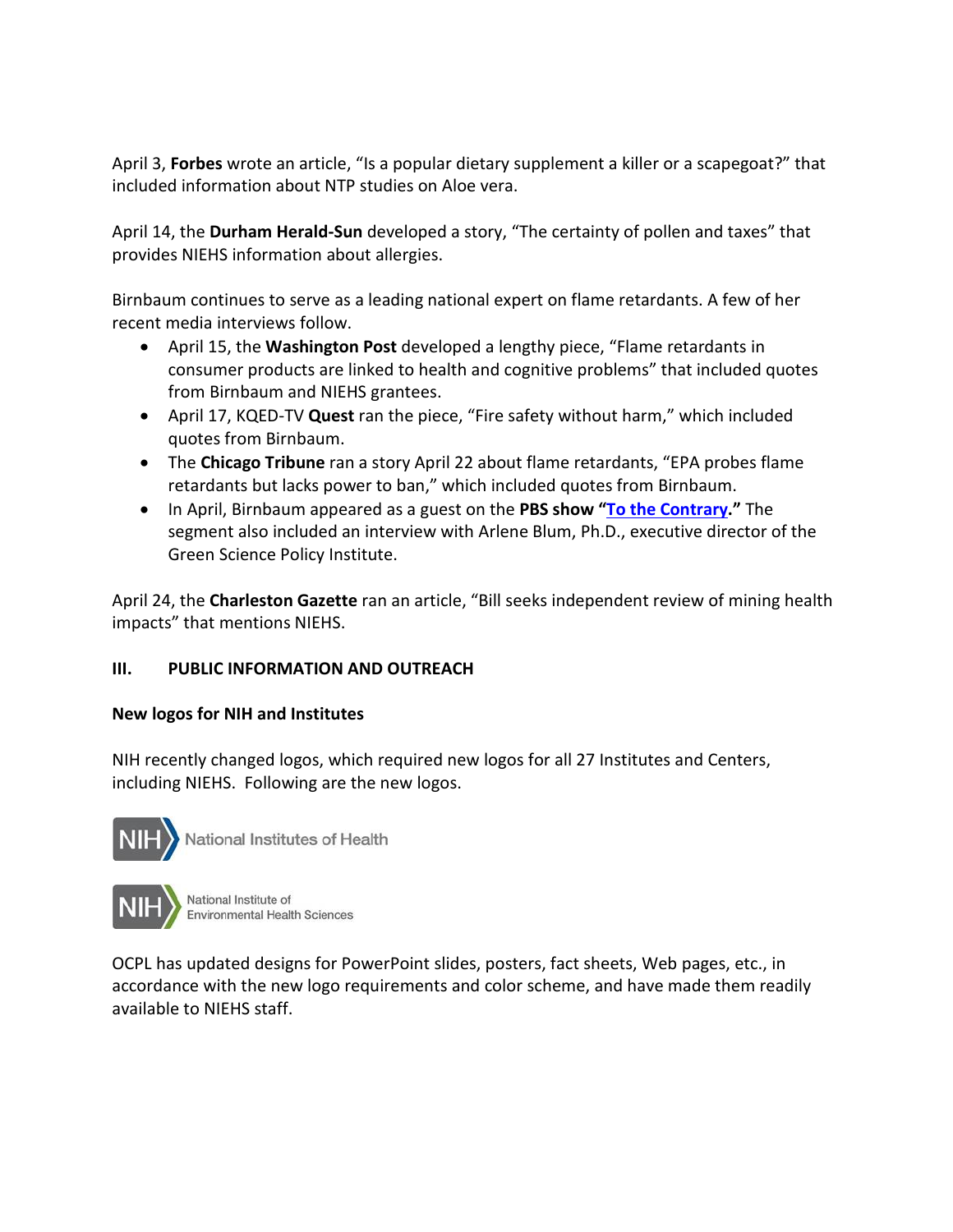### **Social Media Efforts**

NIEHS continues to expand its use of social media and other outlets to reach a broad audience, including:

[Facebook](https://www.facebook.com/NIH.NIEHS) **[Flickr](http://www.flickr.com/photos/niehs) [Twitter](https://twitter.com/niehs)** [YouTube](http://www.youtube.com/theniehs) [Email lists](http://www.niehs.nih.gov/news/newsroom/newslist/index.cfm) [RSS News Feeds](http://www.niehs.nih.gov/news/newsroom/rssfeed/index.cfm)

During the final week of March, NIEHS marked [a social media milestone,](http://www.niehs.nih.gov/news/newsletter/2013/5/spotlight-social/index.htm) as the number of its Facebook likes exceeded 1,000.

### **NIEHS Exhibit**

- In March, NIEHS and NTP staff led numerous [science-related activities](http://www.niehs.nih.gov/news/newsletter/2013/4/spotlight-sot/index.htm) at the annual Society of Toxicology (SOT) meeting in San Antonio. The combined NIEHS, NTP, and Environmental Health Perspectives (EHP) exhibit was a focal point for attendees to get information, and receive hands-on experience with NTP databases, including the DrugMatrix and ToxFX toxicogenomic database and analysis tools, the Chemical Effects in Biological Systems (CEBS) database, and sessions on using tools for systematic reviews of literature.
- OCPL managed the exhibit at the American Association for the Advancement of Science (AAAS) conference in Boston in February.

### **Web and Materials Development**

Since February, OCPL has worked with subject matter experts to develop or update new informational materials.

- [Mold](http://www.niehs.nih.gov/health/materials/mold_508.pdf) fact sheet created.
- [NIEHS pocket card](http://www.niehs.nih.gov/health/assets/docs_f_o/niehs_pocket_card_508.pdf) updated, using the new logo.
- [Ginkgo](http://www.niehs.nih.gov/health/assets/docs_f_o/ntp_ginkgo_508.pdf) fact sheet updated.
- 2014 [Congressional Justification](http://www.niehs.nih.gov/about/congress/index.cfm#a3870) placed on NIEHS website.

All fact sheets, pocket cards, and brochures are available on the NIEHS website at [http://www.niehs.nih.gov/health/materials/index.cfm.](http://www.niehs.nih.gov/health/materials/index.cfm)